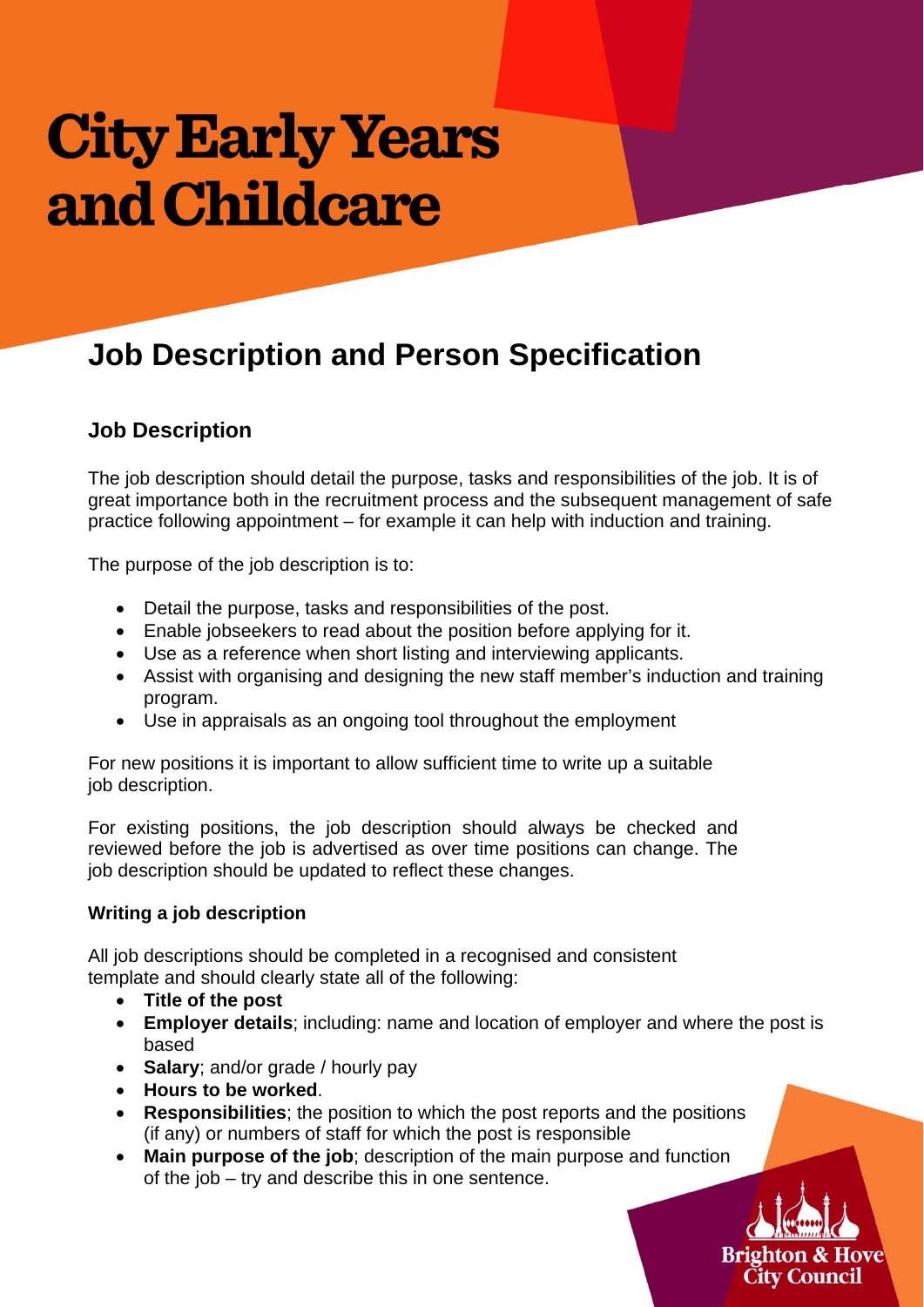- **Main tasks/ responsibilities of the job**; including the post holder's responsibility for promoting and safeguarding the welfare of children and young people that he/she is responsible for, or comes into contact with. Use active verbs like 'writing', 'calculating', 'reporting', 'developing' instead of vaguer terms like 'dealing with' 'in charge of'
- **Scope of the job**; expanding on the main tasks and the importance of the job. Job importance can be indicated by giving information such as the number of people to be supervised, the degree of precision required and the value of any materials and equipment used
- **Probation period**
- **Final Statement\***

\* As positions can change and adapt over time it is wise to include a final statement on the job description. For example: "This job description was correct at time of print and gives the main responsibilities and tasks of the role, however these may change or be added to as appropriate" This allows the employer to make changes to the tasks and responsibilities without having to necessarily change the job description. If the role does change drastically however, the job description should be reviewed immediately.

### **Person Specification**

A clear and comprehensive person specification is the key tool for successful recruitment.

The person specification enables the organisation to profile the ideal person to fill the job and provides potential applicants with information about what they will need to demonstrate to show their ability to undertake the role.

The purpose of the person specification is to:

- Detail what the person needs to fulfil the requirements of the position by providing a profile of the skills and knowledge considered essential and desirable.
- Provide information that enables job seekers to match themselves to the job role before applying
- Provide a basis for shortlisting applicants
- Provide the interview panel with the selection of criteria by which to assess the best candidate for the role
- Assist with organising and designing the new staff member's induction and training program.

For new positions it is important sufficient time is allowed to write up a suitable person specification.

For existing positions, the person specification should be regularly checked, reviewed updated. Over time, the position's requirements can change and the person specification should reflect the changes.

> **Brighton & Hove City Council**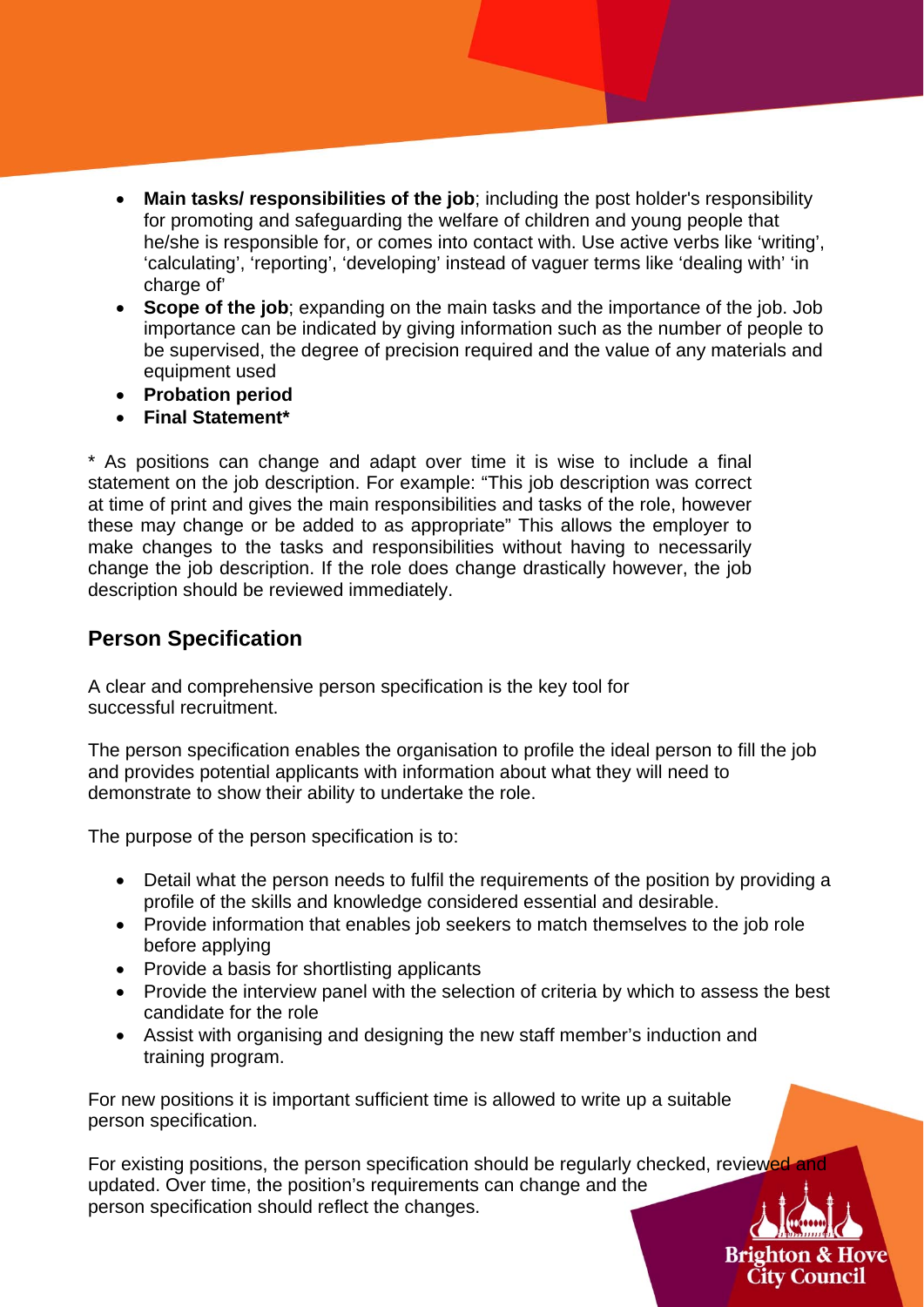#### **Writing a person specification**

As with the job description, the person specification should be completed in a recognised and consistent template and should include all the following sections.

- **Qualifications and training** required to perform the role in relation to working with children.
- **Skills, knowledge and aptitudes** that are directly related to the job
- **Experience**: the type of experience necessary
- **Competencies and qualities** that the successful candidate must be able to demonstrate (including at a minimum the ability to safeguard the welfare of children)
- **Personal qualities** that you are looking for in a person to do the job. Any criteria relating to personal qualities or circumstances must be essential and directly related to the job role and must be applied equally to all groups irrespective of sex, sexual orientation, race, age, nationality, disability, religion or belief. To do otherwise is potentially discriminatory
- **Other criteria** any other desirable competencies and qualities that are not essential but would help someone perform the role

It is important that you consider which criteria are essential and which are desirable for the position and how these requirements will be tested and assessed during the selection process.

- **Essential criteria** would be crucial to the position and only applicants that meet all of the essential criteria should be offered an interview.
- **Desirable criteria** would not be crucial to the job but would help someone perform the role and therefore be an advantage if the applicant had them. This can assist when choosing between applicants that meet all the essential criteria.

#### **Requirements of the Early Years Foundation Statutory (EYFS) framework and the Childcare Register requirements**

The EYFS framework and requirements of the compulsory and voluntary parts of the Childcare Register must always be considered when writing a person specification for a particular position.

For example

- A manager should have at least two years' experience of working in an early years setting, or at least two years' other suitable experience.
- All supervisors and managers must hold a full and relevant level 3 qualification.
- Half of all other staff must hold a full and relevant level 2 qualification.

**Brighton & Hove City Council**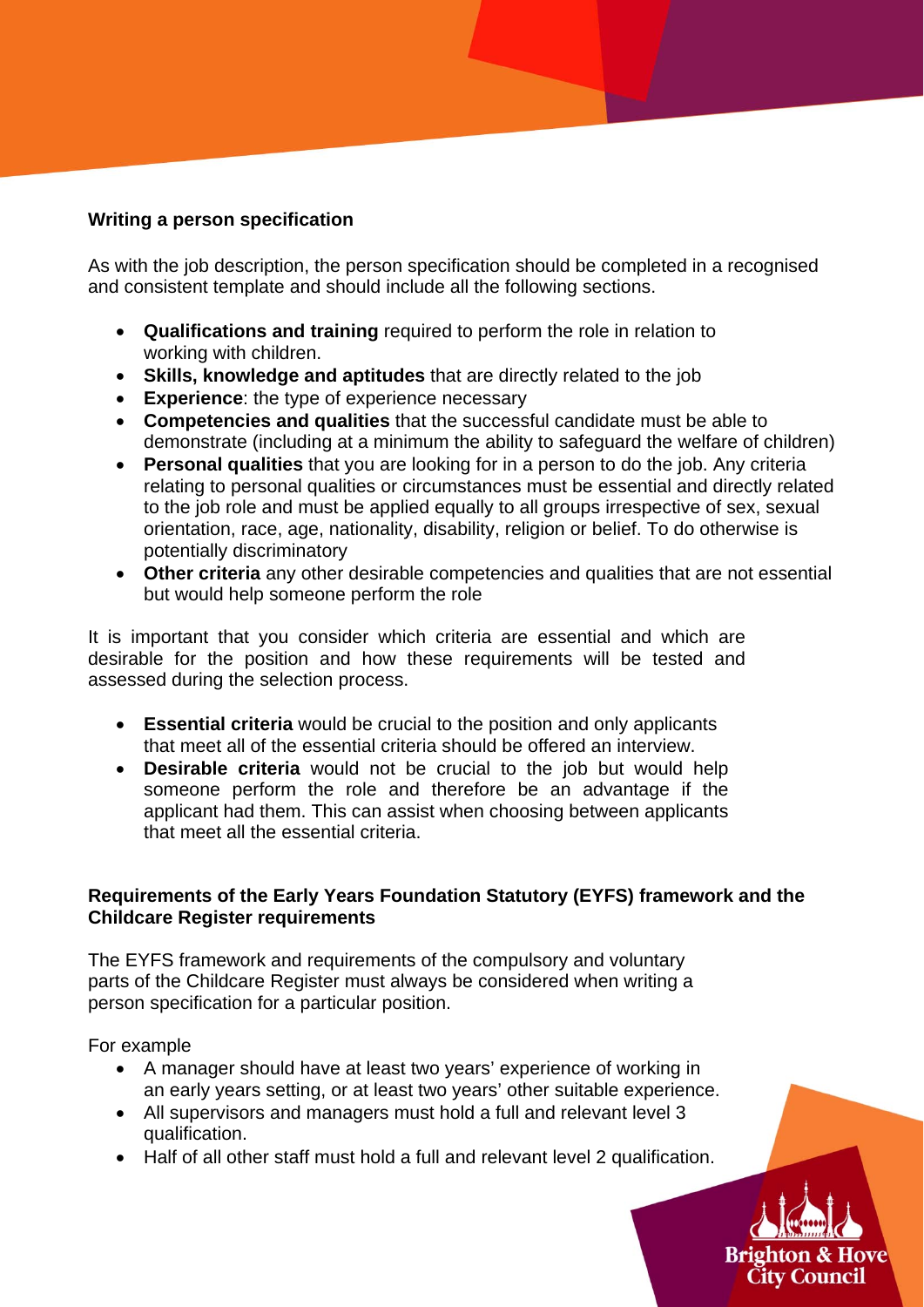#### **The importance of fairness**

It is important to ensure that the criteria laid out in the person specification are not discriminatory in any way and allows all suitable applicants to apply.

It is very important that the skills, aptitudes and knowledge included in the person specification are related precisely to the needs of the job; if they are inflated beyond those necessary for effective job performance, the risk is that someone will be employed on the basis of false hopes and aspirations, and both the employer and employee will end up disappointed in each other.

Another good reason not to set unnecessary requirements is to avoid any possibility of discrimination against particular groups of potential applicants. The very process of writing a job and person specification should help the employer to develop and implement a policy of equal opportunity in the recruitment and selection of employees.

All the criteria given in the person specification should be assessable through the application form and at interview and assessments. Adding criteria that cannot be assessed would be an unfair recruitment process as it is important to be able to demonstrate how the successful applicant met all or the majority of the criteria on the person specification.

## **Supporting documents**

Job description template [Word 44 KB]

Person specification template [Word 55KB]

## **Useful organisations**

**Acas** Independent advice, guidance and training for employers and employees www.acas.org.uk National Helpline 08457 47 47 47

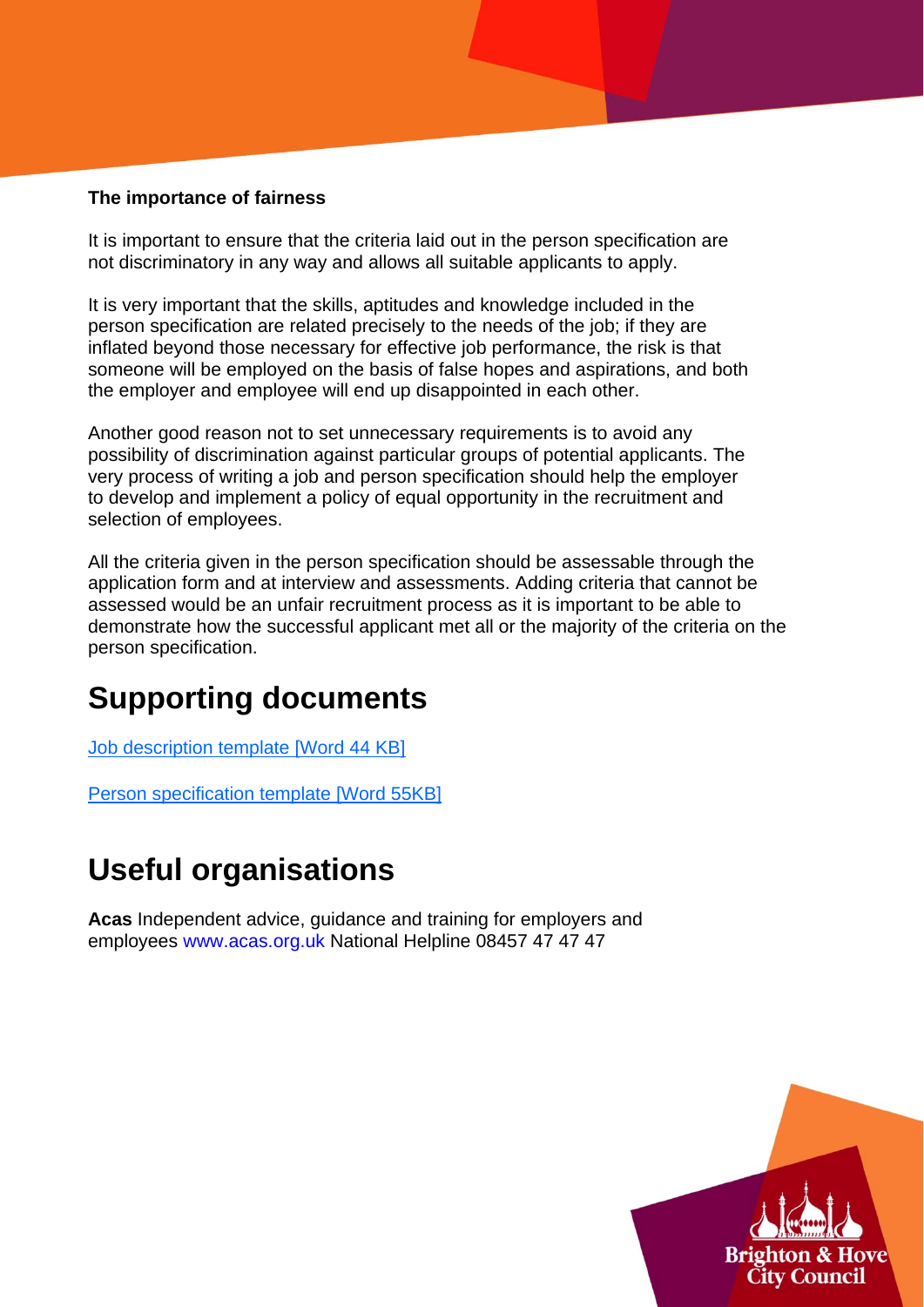